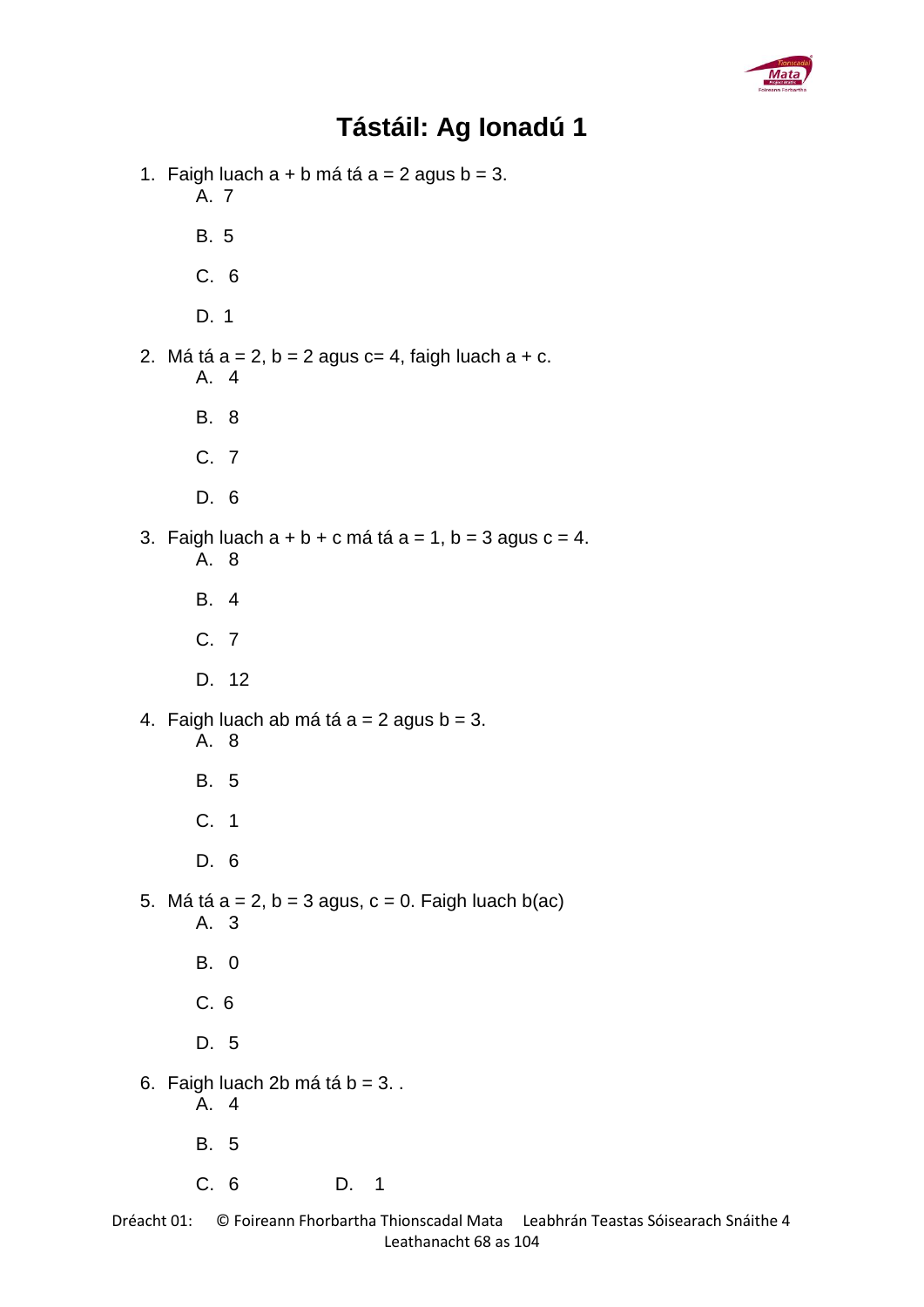

7. Má tá  $a = 2$ ,  $b = 3$  agus  $c = 4$ , aigh luach  $2(a + b)$ . A. 7 B. 12 C. 9 D. 10 8. Má tá  $a = 2$  agus  $c = 1$ , faigh luach  $3(a + c)$ . A. 12 B. 9 C. 8 D. 6 9. Faigh luach  $a(b + c)$  má tá  $a = 2$ ,  $b = 3$  agus  $c = 1$ . A. 8 B. 5 C. 4 D. 6 10. Má tá  $a = 0$ ,  $b = 3$  agus  $c = 4$ , faigh luach a( $b + c$ ). A. 8 B. 7 C. 1 D. 0 11. Faigh luach  $2(a + c)$  má tá a = 1, b = 2 agus c = 3. A. 4 B. 8 C. 6 D. 9 12. Má tá  $a = 2$ ,  $b = 3$  agus  $c = 4$ , faigh luach 3ab. A. 24 B. 8 C. 15 D. 18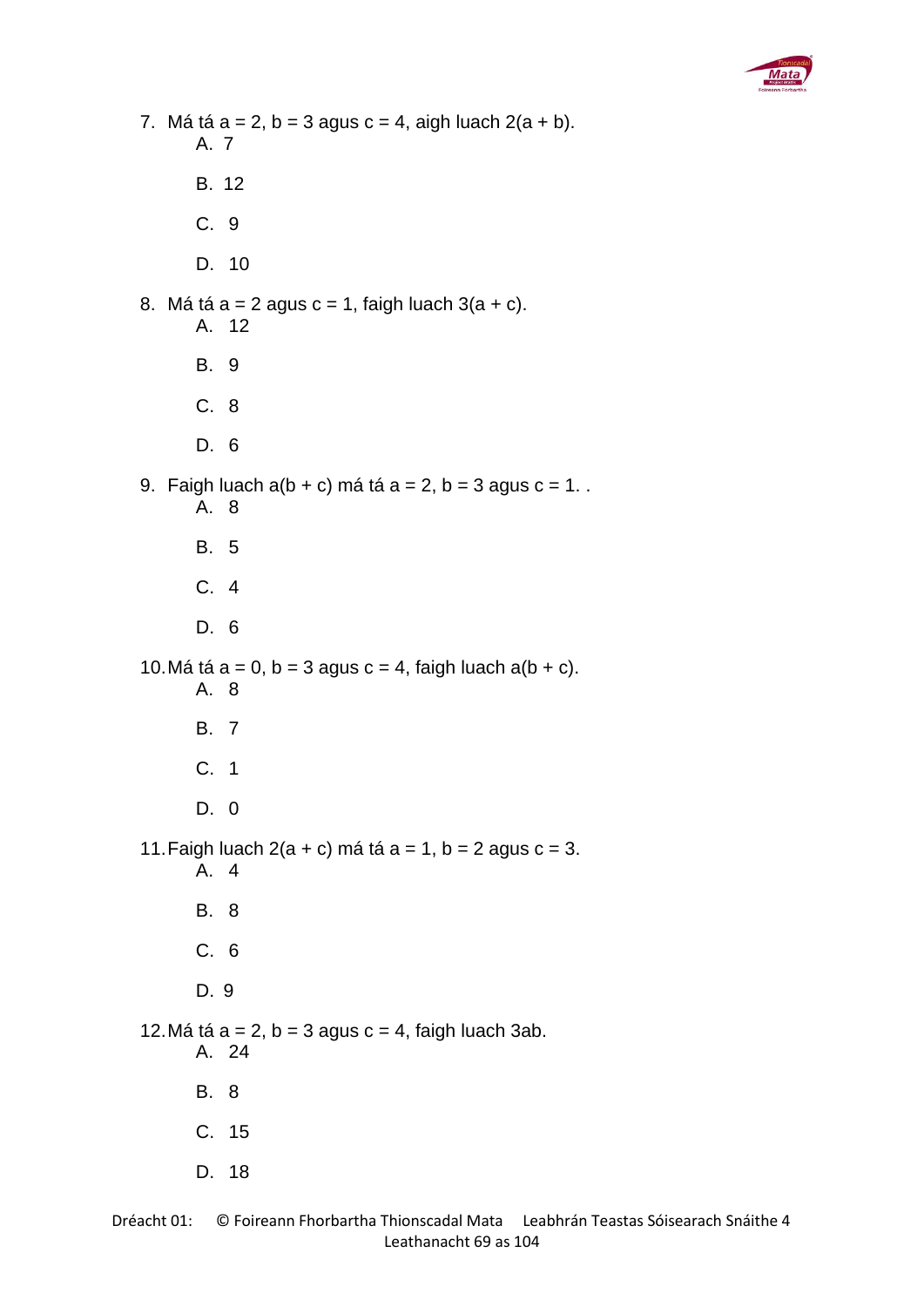

```
13. Má tá a = 3 faigh luach a^2.
      A. 4
      B. 5
      C. 6
      D. 9
14. Má tá a = 2 faigh luach 2a^2.
      A. 6
      B. 8
      C. 16
      D. 4
15. Má tá a = 2, b = 3 agus c = 4 faigh luach a<sup>2</sup>+ b<sup>2</sup>.
      A. 12
      B. 13
      C. 10
      D. 25
16. Má tá a = 2, b = 3 agus c = 1, faigh luach 2a^2 + 3b.
      A. 11
      B. 17
      C. 5
      D. 8
17. Má tá a = 2 agus b = 1, faigh luach a<sup>2</sup> + b.
      A. 5
      B. 9
      C. 3
      D. ? 4
18. Má tá a = 2, faigh luach 3a^2 + 2.
      A. 8
      B. 14
      C. 12
      D. 6
```